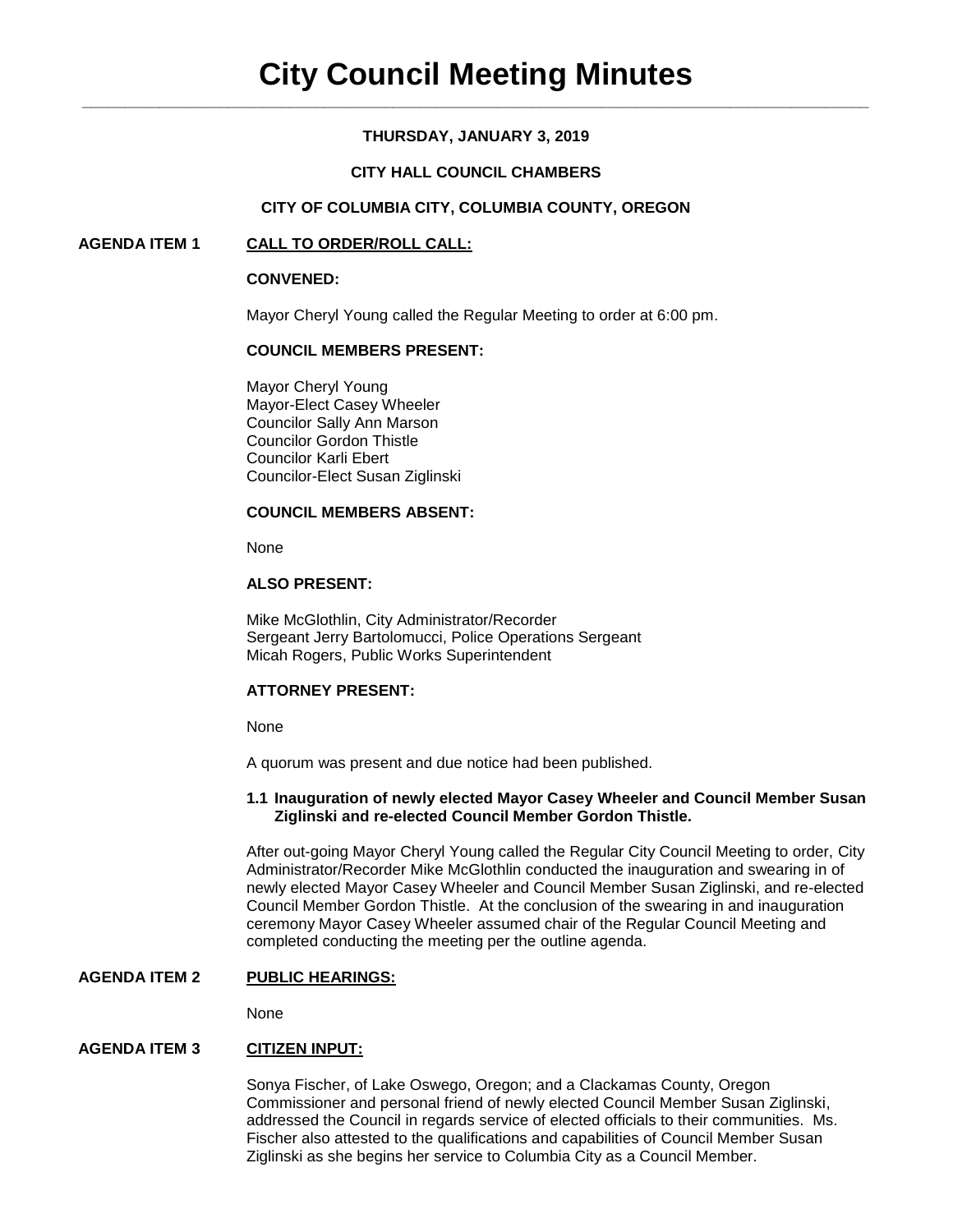### **AGENDA ITEM 4 COUNCIL REPORTS:**

#### **4.1 Parks Committee:** No report.

**4.2 Water and Sewer Committee:** Chair Thistle made note of the project amendment as referenced in New Business Agenda Item No. 7.3. No other report was made.

**4.3 Street Committee:** No report.

**4.4 Audit Committee:** City Administrator Mike McGlothlin confirmed that the Committee will meet in January, 2019.

**4.5 Hazard Mitigation Planning Group:** Chair Ebert confirmed that the Planning Group will also be meeting at the end of January, 2019.

**4.6 Other Reports:** None.

### **AGENDA ITEM 5 CONSENT AGENDA:**

- **5.1 Written notice of retirement from Leahnette Rivers effective January 1, 2019.**
- **5.2 Appointment of Michael McGlothlin as Budget Officer.**

**5.3 Reappointment of Barbara Gordon and Coralee Aho to the Planning Commission.**

**5.4 Reappointment of Rich Bailey, Durrell Kearsley, Randy May and Dave Sass to the Building Appeals Board.**

**5.5 Appointment of Nell Harrison and reappointment of Rebecca Pickering to the Audit Committee.** 

MOVED (THISTLE), SECONDED (MARSON) AND CARRIED UNANIMOUSLY BY ROLL CALL VOTE TO APPROVE THE CONSENT AGENDA

#### **AGENDA ITEM 6 UNFINISHED BUSINESS:**

.

**6.1 Ratify release of lien established by Resolution 01-751-R against property located at 2235 The Strand under the ownership of Agnes Jane Thompson.** 

MOVED (ZIGLINSKI), SECONDED (MARSON) AND CARRIED UNANIMOUSLY TO RATIFY RELEASE OF LIEN ESTABLISHED BY RESOLUTION 01-751-R.

#### **AGENDA ITEM 7 NEW BUSINESS:**

#### **7.1 Election of City Council President.**

MOVED (EBERT), SECONDED (ZIGLINSKI) AND CARRIED UNANIMOUSLY TO ELECT COUNCIL MEMBER SALLY ANN MARSON AS CITY COUNCIL PRESIDENT FOR THE CITY OF COLUMBIA CITY.

#### **7.2 Committee Appointments.**

MAYOR CASEY WHEELER ANNOUNCED HIS CITY COUNCIL COMMITTEE ASSIGNMENTS AS: COUNCILOR SUSAN ZIGLINSKI TO THE AUDIT COMMITTEE, WITH MEMBER NELL HARRISON TO SERVE AS CHAIR; COUNCILOR GORDON